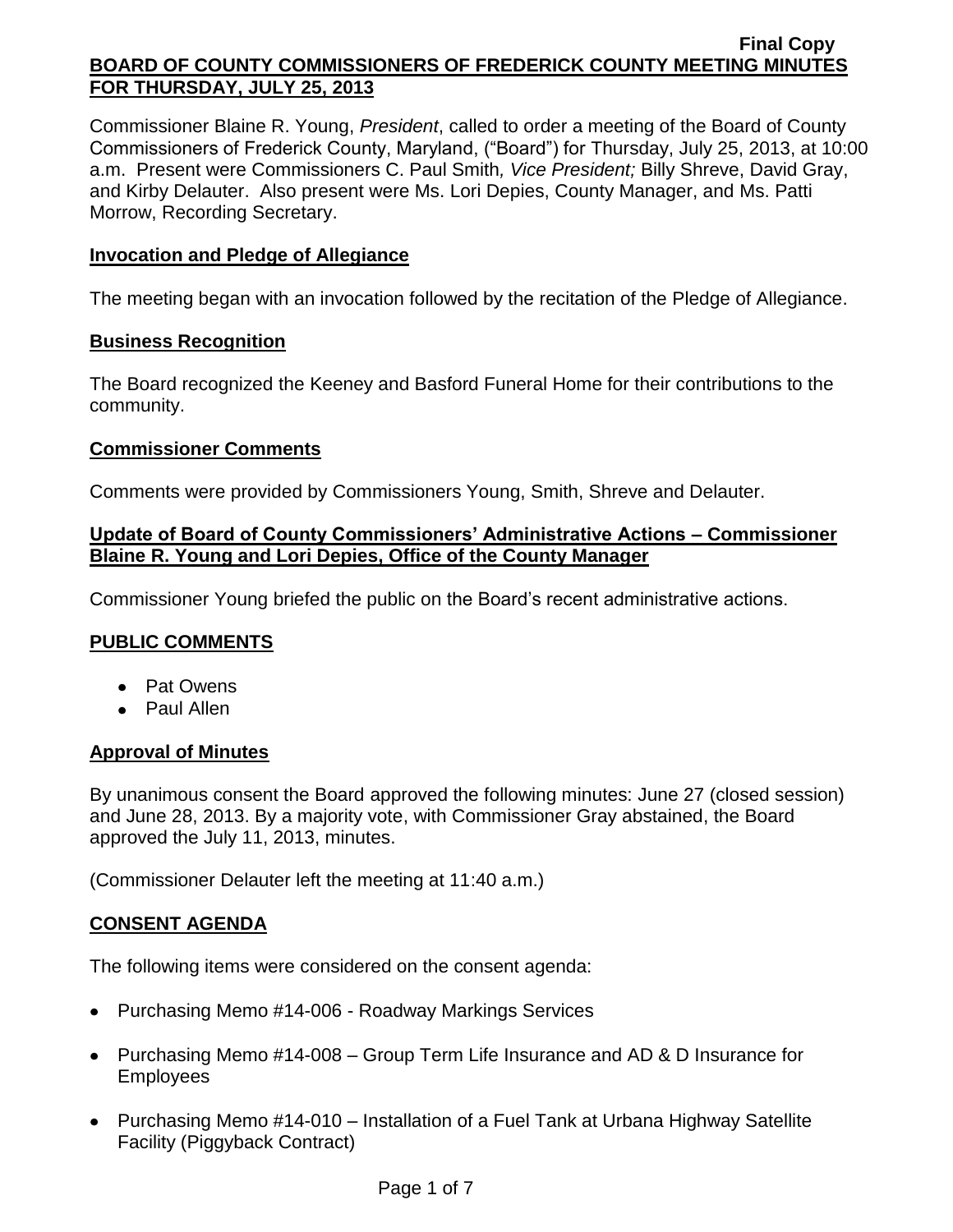- Purchasing Memo #14-011 Office Supplies (Piggyback Contract)
- Purchasing Memo #14-013 Sanitary Sewer System Investigation and Cleaning Services
- #BT-13-193, Accounting, Finance Division
- Board of Education School Construction Amendment #14-01 and BT#14-010
- FY 2015 State Aid for Police Protection Application
- Application for FY 2015 State Funding for Family Services Programs at the Circuit Court Funds Offered by the Administrative Office of the Courts, Family Administration
- Partnership for a Safer Maryland Grassroots Injury Prevention Support Program
- FY 2013 Byrne-Justice Assistance Grant Program Latent Print Exam

*Motion to approve the consent agenda as presented – Passed 4-0.*

| <b>COMMISSIONERS</b> | <b>MOTION</b> | <b>SECOND</b> | <b>YES</b> | <b>NO</b> | <b>ABSTAIN</b> | <b>NOT PRESENT</b> |
|----------------------|---------------|---------------|------------|-----------|----------------|--------------------|
| Young                |               |               |            |           |                |                    |
| <b>Smith</b>         |               |               |            |           |                |                    |
| <b>Shreve</b>        |               |               |            |           |                |                    |
| Grav                 |               |               |            |           |                |                    |
| <b>Delauter</b>      |               |               |            |           |                | Λ                  |

## **PUBLIC HEARING**

# **Post Construction Benefit Assessment for Lake Linganore Planned Unit Development (PUD) (Villages of Pinehurst) – Rod Winebrenner and Brenda Teach, Utilities and Solid Waste Management Division**

A public hearing was held, as duly advertised, on the post construction benefit assessment for Lake Linganore PUD (Villages of Pinehurst).

Mr. Winebrenner and Ms. Teach presented the ordinance.

Public comment was heard from:

- Steven Dragonuk
- Jim Allnut

*Motion to approve and adopt an ordinance that would recalculate the benefit assessment values for certain lots in the Villages of Pinehurst based on the post construction costs of the project – Passed 4-0.*

| <b>COMMISSIONERS</b> | <b>MOTION</b> | <b>SECOND</b> | <b>YES</b>               | <b>NO</b> | <b>ABSTAIN</b> | <b>NOT PRESENT</b> |
|----------------------|---------------|---------------|--------------------------|-----------|----------------|--------------------|
| Young                |               |               |                          |           |                |                    |
| <b>Smith</b>         |               |               |                          |           |                |                    |
| <b>Shreve</b>        |               | ^             | $\overline{\phantom{a}}$ |           |                |                    |
| Gray                 |               |               |                          |           |                |                    |
| <b>Delauter</b>      |               |               |                          |           |                |                    |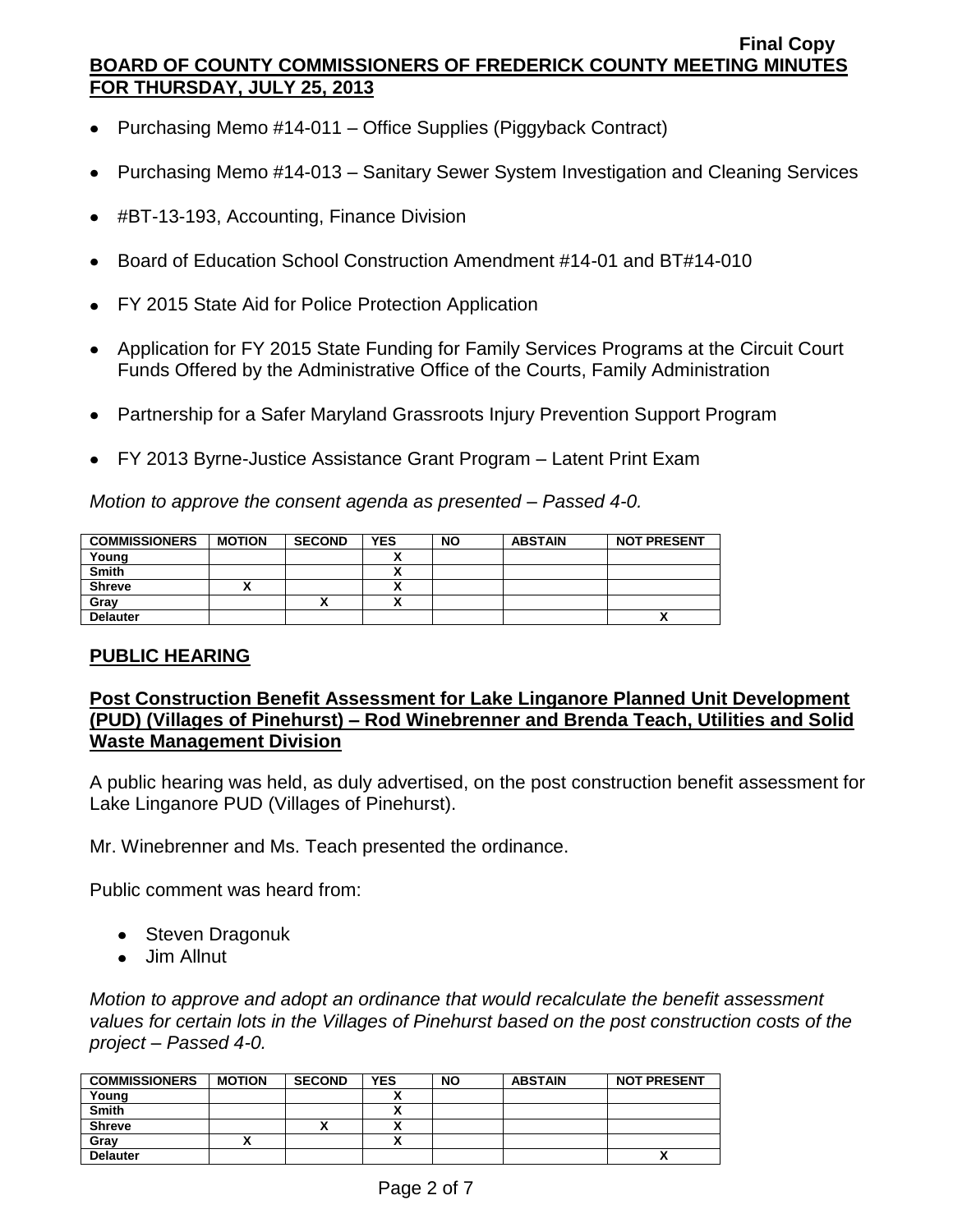(A copy of the approved/adopted ordinance can be obtained in the County Manager's Office or from the county's website, [www.FrederickCountyMD.gov.](http://www.frederickcountymd.gov/))

## **AGENDA BRIEFING**

Commissioner Young noted the following public hearing was scheduled for Thursday, August 8, 2013: To Consider an Ordinance to Revise Chapter 1-25 of the Frederick County Code (Development Rights and Responsibilities Agreements).

## **WORKSESSION**

### **Approval of the Frederick County Fire and Rescue Advisory Board Organizational Documents (Charter and Bylaws) – Michael Chomel, Office of the County Attorney**

Mr. Chomel presented the organizational documents.

*Motion to adopt the proposed charter and bylaws for the Fire and Rescue Advisory Board – Passed 4-0.*

| <b>COMMISSIONERS</b> | <b>MOTION</b> | <b>SECOND</b> | <b>YES</b> | <b>NO</b> | <b>ABSTAIN</b> | <b>NOT PRESENT</b> |
|----------------------|---------------|---------------|------------|-----------|----------------|--------------------|
| Young                |               |               |            |           |                |                    |
| <b>Smith</b>         |               |               |            |           |                |                    |
| <b>Shreve</b>        |               |               | ,,         |           |                |                    |
| Gray                 |               |               |            |           |                |                    |
| <b>Delauter</b>      |               |               |            |           |                | Λ                  |

*Motion to adopt the proposed resolution that would adopt the charter and bylaws as presented – Passed 4-0.*

| <b>COMMISSIONERS</b> | <b>MOTION</b> | <b>SECOND</b> | <b>YES</b> | <b>NO</b> | <b>ABSTAIN</b> | <b>NOT PRESENT</b> |
|----------------------|---------------|---------------|------------|-----------|----------------|--------------------|
| Young                |               |               |            |           |                |                    |
| <b>Smith</b>         |               |               |            |           |                |                    |
| <b>Shreve</b>        |               |               |            |           |                |                    |
| Grav                 |               |               |            |           |                |                    |
| <b>Delauter</b>      |               |               |            |           |                |                    |

(A copy of the approved/adopted resolution can be obtained in the County Manager's Office or from the county's website, [www.FrederickCountyMD.gov.](http://www.frederickcountymd.gov/))

(Commissioner Gray left the meeting at 10:50 a.m.)

## **Appointment of the Frederick County Fire and Rescue Advisory Board – Joyce Grossnickle, Office of the County Manager**

Ms. Grossnickle, Mr. Michael Chomel, Office of the County Attorney; and Mr. Doug Brown, Fire and Rescue Services Division, were present.

There were no public comments.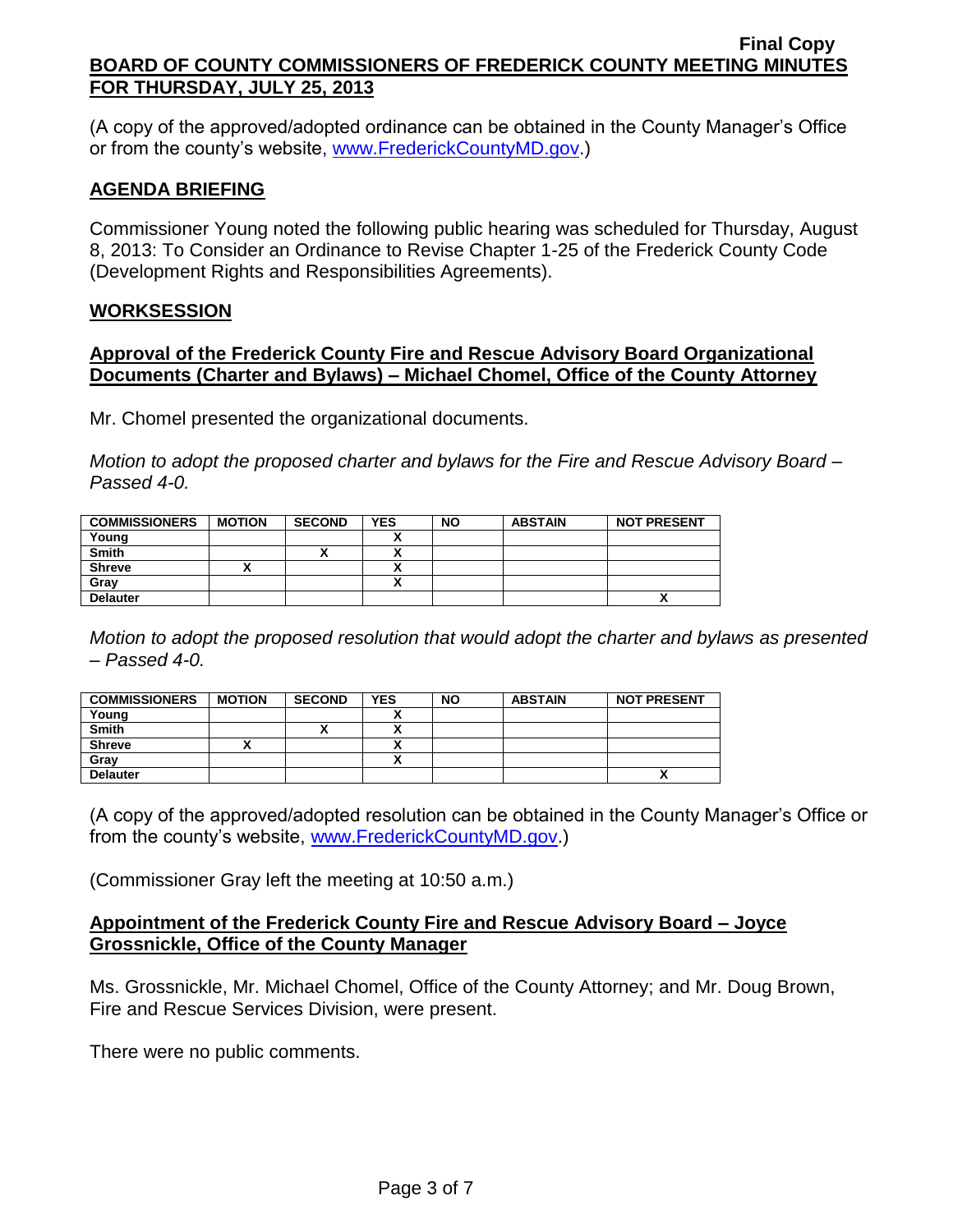### *Fire and Rescue Volunteer Representatives*

*Motion to appoint the following as fire-rescue volunteer representatives – Passed 3-0. (Commissioner Gray seconded the motion but left the meeting room before the vote was taken.)*

- *Battalion #1 – Marc McNeal*
- *Battalion #2 – Dave Remsburg*
- *Battalion #3 – Susan Nicol*
- *Battalion #4 – Randy Williams*
- *Battalion #5 – Timothy Clarke*

| <b>COMMISSIONERS</b> | <b>MOTION</b> | <b>SECOND</b> | <b>YES</b> | <b>NO</b> | <b>ABSTAIN</b> | <b>NOT PRESENT</b> |
|----------------------|---------------|---------------|------------|-----------|----------------|--------------------|
| Young                |               |               |            |           |                |                    |
| <b>Smith</b>         |               |               |            |           |                |                    |
| <b>Shreve</b>        |               |               |            |           |                |                    |
| Grav                 |               | Λ             |            |           |                |                    |
| <b>Delauter</b>      |               |               |            |           |                | Λ                  |

Career Firefighter/Paramedic Representatives

*Motion to appoint Lt. George Thomas IV and FF III Daniel Winters as the career firefighter/paramedic representatives – Passed 3-0.*

| <b>COMMISSIONERS</b> | <b>MOTION</b> | <b>SECOND</b> | <b>YES</b> | <b>NO</b> | <b>ABSTAIN</b> | <b>NOT PRESENT</b> |
|----------------------|---------------|---------------|------------|-----------|----------------|--------------------|
| Young                |               |               |            |           |                |                    |
| <b>Smith</b>         |               |               |            |           |                |                    |
| <b>Shreve</b>        |               | "             |            |           |                |                    |
| Gray                 |               |               |            |           |                | Λ                  |
| <b>Delauter</b>      |               |               |            |           |                | Λ                  |

(Commissioners Gray and Delauter returned to the meeting at 11:00 a.m.)

## Citizen Representatives

*Motion to appoint Ms. Eileen Fryer and Mr. Carroll Jones as the citizen representatives – Passed 4-0-1.*

| <b>COMMISSIONERS</b> | <b>MOTION</b> | <b>SECOND</b> | <b>YES</b> | <b>NO</b> | <b>ABSTAIN</b> | <b>NOT PRESENT</b> |
|----------------------|---------------|---------------|------------|-----------|----------------|--------------------|
| Young                |               |               |            |           |                |                    |
| <b>Smith</b>         |               |               | ^          |           |                |                    |
| <b>Shreve</b>        |               | ~             | ^          |           |                |                    |
| Gray                 |               |               | Λ          |           |                |                    |
| <b>Delauter</b>      |               |               |            |           |                |                    |

# **Appointments/Reappointments to Boards/Commissions – Joyce Grossnickle, Office of the County Manager**

## Adult Public Guardianship Review Board

There were no public comments.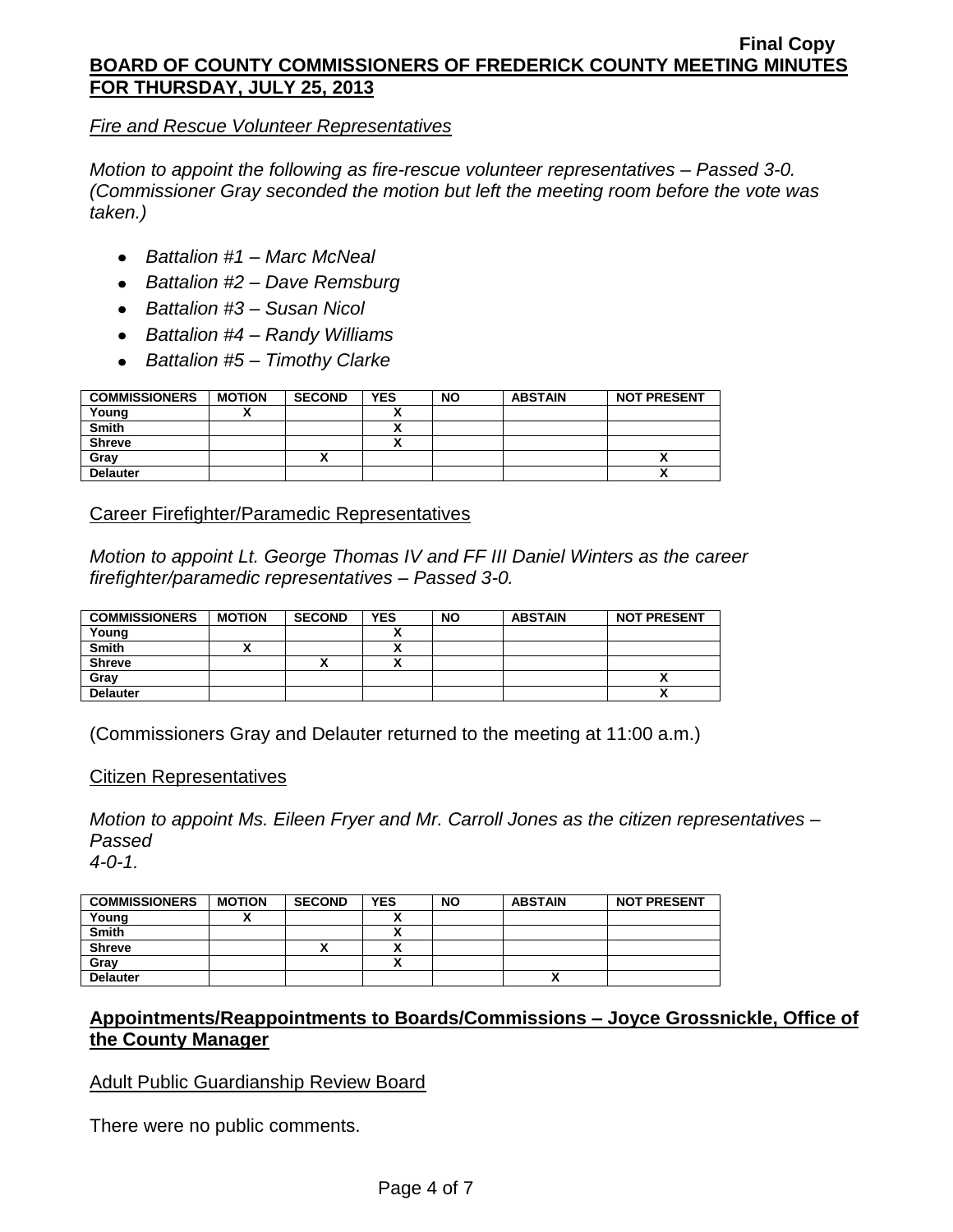*Motion to reappoint Mr. Ray Brown, Mr. Michael Combs, and Dr. Sangwoon Han to serve three-year terms to expire June 30, 2016 – Passed 5-0.*

| <b>COMMISSIONERS</b> | <b>MOTION</b> | <b>SECOND</b> | <b>YES</b>               | <b>NO</b> | <b>ABSTAIN</b> | <b>NOT PRESENT</b> |
|----------------------|---------------|---------------|--------------------------|-----------|----------------|--------------------|
| Young                |               |               |                          |           |                |                    |
| <b>Smith</b>         |               |               |                          |           |                |                    |
| <b>Shreve</b>        |               |               | v                        |           |                |                    |
| Gray                 |               |               | Λ                        |           |                |                    |
| <b>Delauter</b>      |               |               | $\overline{\phantom{a}}$ |           |                |                    |

Board of Gaming Appeals

There were no public comments.

*Motion to appoint Mr. Dan Yeeles, Jr. to serve a three-year term to expire June 30, 2016 – Passed 5-0.*

| <b>COMMISSIONERS</b> | <b>MOTION</b> | <b>SECOND</b> | <b>YES</b> | <b>NO</b> | <b>ABSTAIN</b> | <b>NOT PRESENT</b> |
|----------------------|---------------|---------------|------------|-----------|----------------|--------------------|
| Young                |               |               |            |           |                |                    |
| <b>Smith</b>         |               |               | A          |           |                |                    |
| <b>Shreve</b>        |               |               | ~          |           |                |                    |
| Gray                 |               |               | ~          |           |                |                    |
| <b>Delauter</b>      |               |               | Δ          |           |                |                    |

Containment Laboratory Community Advisory Committee

There were no public comments.

*Motion to reappoint Mr. Joseph Mangiafico to serve a three-year term to expire June 30, 2016, and the appointment of Dr. Dat Duthinh and Dr. Bob Hawley to serve three-year terms to expire June 30, 2016 – Passed 5-0.*

| <b>COMMISSIONERS</b> | <b>MOTION</b> | <b>SECOND</b> | <b>YES</b> | <b>NO</b> | <b>ABSTAIN</b> | <b>NOT PRESENT</b> |
|----------------------|---------------|---------------|------------|-----------|----------------|--------------------|
| Young                |               |               |            |           |                |                    |
| <b>Smith</b>         |               | "             |            |           |                |                    |
| <b>Shreve</b>        |               |               | ,,         |           |                |                    |
| Gray                 |               |               |            |           |                |                    |
| <b>Delauter</b>      |               |               | Δ          |           |                |                    |

## Electrical Board

There were no public comments.

*Motion to reappoint Mr. Chip Horn to serve a five-year term to expire June 30, 2018 – Passed 5-0.*

| <b>COMMISSIONERS</b> | <b>MOTION</b> | <b>SECOND</b> | <b>YES</b> | <b>NO</b> | <b>ABSTAIN</b> | <b>NOT PRESENT</b> |
|----------------------|---------------|---------------|------------|-----------|----------------|--------------------|
| Young                |               |               |            |           |                |                    |
| <b>Smith</b>         |               |               | n          |           |                |                    |
| <b>Shreve</b>        |               |               | ,,,        |           |                |                    |
| Grav                 |               | "             | ,,,        |           |                |                    |
| <b>Delauter</b>      |               |               |            |           |                |                    |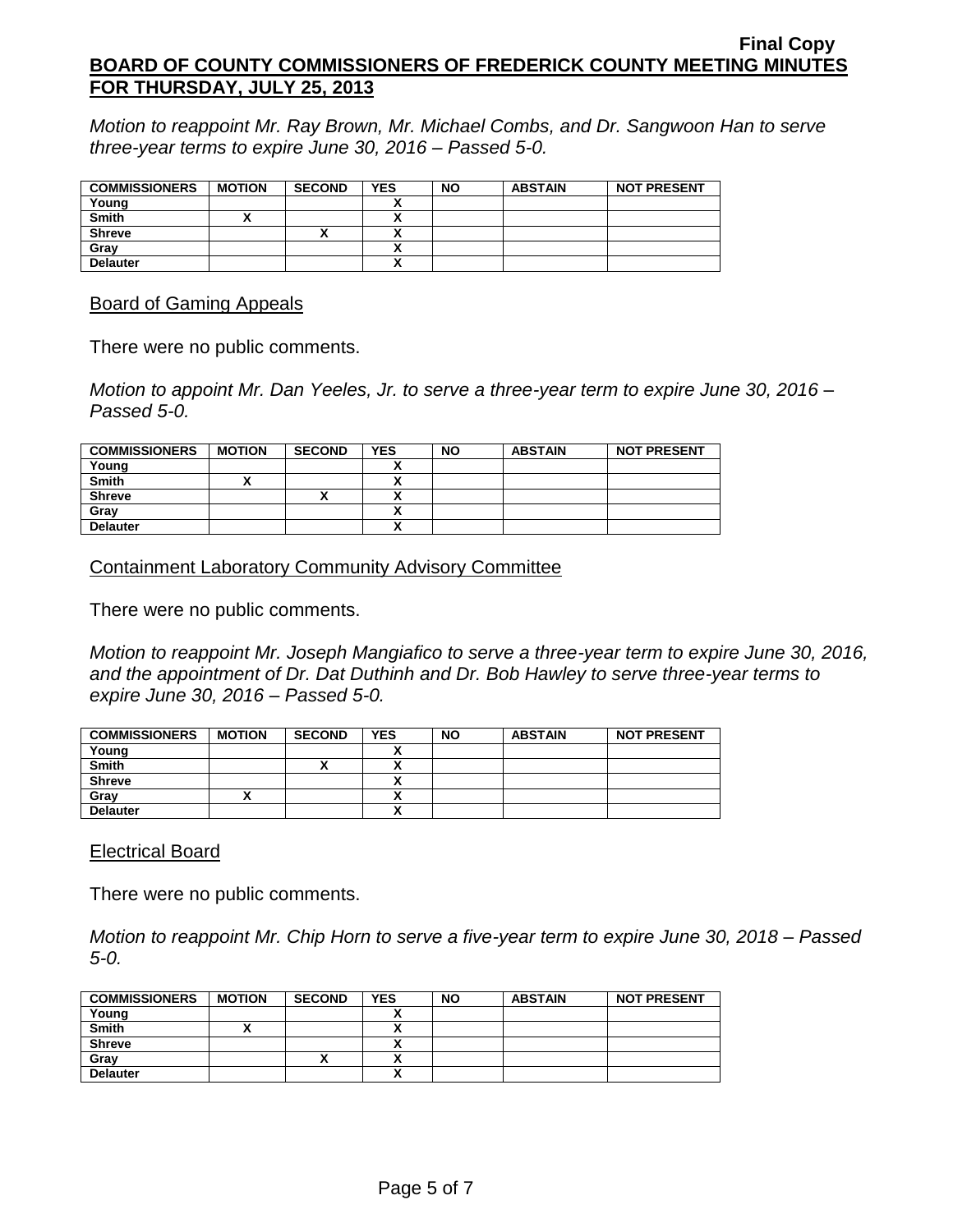## **Proposed Changes to the Policy on After Hours Use to Include Alcohol in Vacant County Buildings – Crystal Chamberlain, Public Works Division**

Ms. Chamberlain and Mr. Chuck Nipe, Public Works Division, commented on the proposed changes.

*Motion to approve the proposed changes to the existing policy to include an alcohol provision for vacant or unoccupied county buildings – Passed 4-1.*

| <b>COMMISSIONERS</b> | <b>MOTION</b> | <b>SECOND</b> | <b>YES</b> | <b>NO</b> | <b>ABSTAIN</b> | <b>NOT PRESENT</b> |
|----------------------|---------------|---------------|------------|-----------|----------------|--------------------|
| Young                |               |               |            |           |                |                    |
| <b>Smith</b>         |               |               |            |           |                |                    |
| <b>Shreve</b>        |               |               |            |           |                |                    |
| Gray                 |               |               |            |           |                |                    |
| <b>Delauter</b>      |               |               |            |           |                |                    |

# **ADMINISTRATIVE BUSINESS**

## **Bid Award - Purchasing Memo #14-007, Government Financial Officers Association Consulting Services for an Enterprise Resource Planning System Replacement and Attached Budget Transfer – Diane George, Finance Division**

Ms. George and Ms. Sherry Weakley, IIT, commented on purchasing memo #14-007.

*Motion to approve Purchasing Memo #14-007 as presented – Passed 5-0.*

| <b>COMMISSIONERS</b> | <b>MOTION</b> | <b>SECOND</b> | <b>YES</b> | <b>NO</b> | <b>ABSTAIN</b> | <b>NOT PRESENT</b> |
|----------------------|---------------|---------------|------------|-----------|----------------|--------------------|
| Young                |               |               |            |           |                |                    |
| <b>Smith</b>         |               |               | Δ          |           |                |                    |
| <b>Shreve</b>        |               |               |            |           |                |                    |
| Grav                 |               |               | ٠.         |           |                |                    |
| <b>Delauter</b>      |               |               | v<br>^     |           |                |                    |

## **Custodial Support – Paul Dial and Kevin Fisher, Parks and Recreation Division**

*Motion to approve the vacant custodian position from a part-time 20-hour/week regular benefited position to a full-time 40-hour/week NON-regular custodian position with no benefits – Passed 5-0.*

| <b>COMMISSIONERS</b> | <b>MOTION</b> | <b>SECOND</b> | <b>YES</b> | <b>NO</b> | <b>ABSTAIN</b> | <b>NOT PRESENT</b> |
|----------------------|---------------|---------------|------------|-----------|----------------|--------------------|
| Young                |               |               |            |           |                |                    |
| <b>Smith</b>         |               |               |            |           |                |                    |
| <b>Shreve</b>        |               | ,,            |            |           |                |                    |
| Grav                 |               |               |            |           |                |                    |
| <b>Delauter</b>      |               |               |            |           |                |                    |

# **Consideration of a Petition to Enter into a Development Rights and Responsibilities Agreement for the Casey Property – Eric Soter, Community Development Division**

*Motion to accept the petition to enter into a DRRA for the Casey property and proceed through the review process – Passed 4-1.*